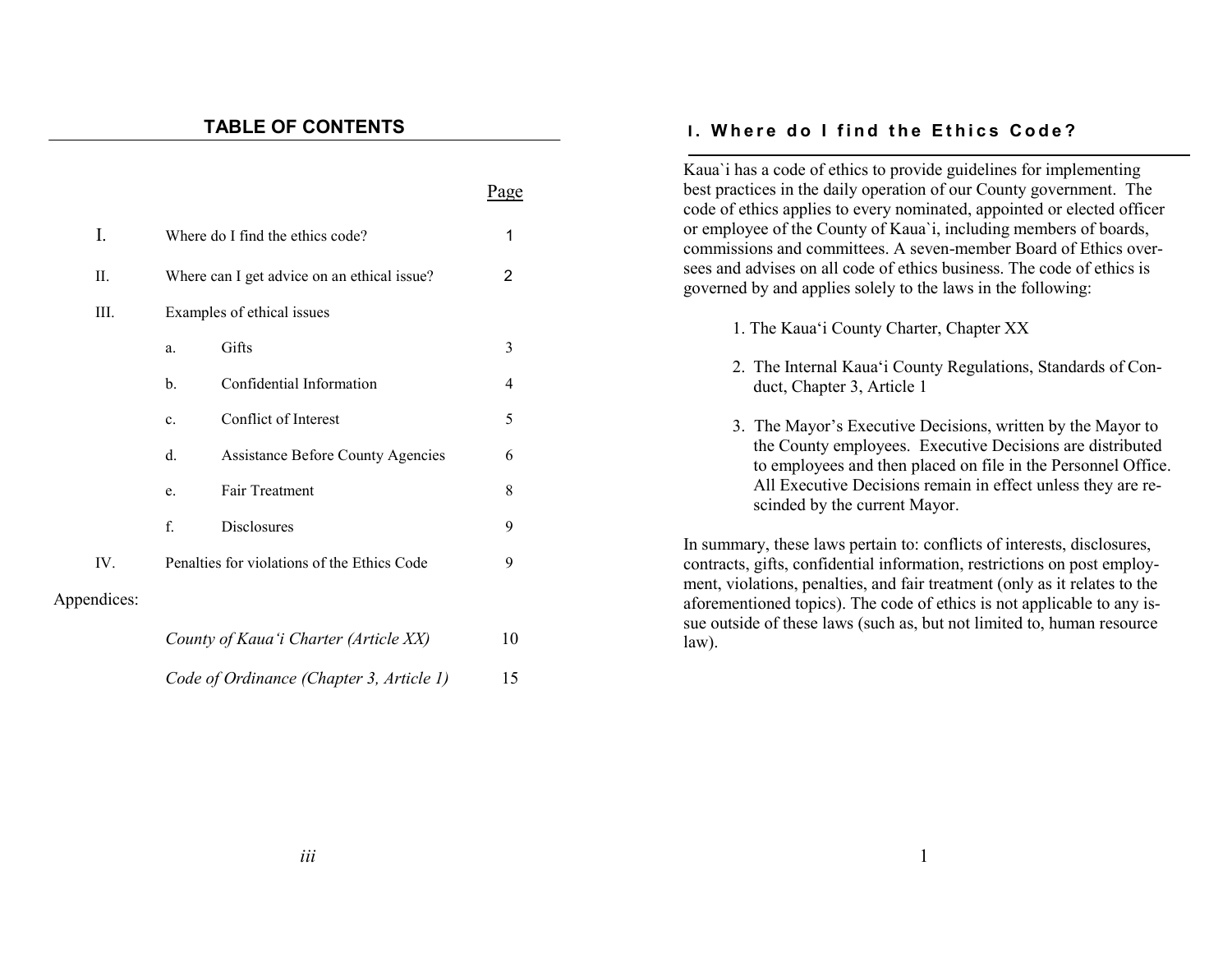#### **II.** Where can I get advice on an ethical Issue?

You can contact the Kaua'i Board of Ethics through the Kaua'i Personnel Department or through the Office of Boards and Commissions. You will be asked to put your concerns in writing and to have your signature notarized (this avoids the problem of having someone else using your name to submit a question.) The Board of Ethics will review all submissions and reply.

All initial submissions remain confidential. However, if the Board of Ethics determines that there appears to be a violation of an ethical code, the situation may require a hearing where the accused party has an opportunity to respond to the allegation. At this time, it may not be possible to keep your name anonymous.

The Board of Ethics is made up of seven volunteer citizens from Kaua'i. These people are appointed by the Mayor and approved by the County Council for a three year term. Generally, the Board of Ethics meets once a month to review cases.

# GIFTS:

### Internal County Regulations, Article 1, Section 3-1.4, & County of Kaua'i Charter, Article XX, Section 20-02-A:

No officer or employee of the county shall: "Solicit, accept or receive, directly or indirectly, any gift, whether in the form of money, service, loan, travel, entertainment, hospitality, thing or promise, or in any other form, under circumstances in which it can reasonably be inferred that the gift is intended to influence him or her in the performance of his or her official duties or is intended as a reward for any official action on his or her part."

- Example: A police officer pulls a victim out of a burning car at a Kaua'i intersection. The family is so grateful that they want to give the Police Officer a check in appreciation.
- Finding: Employees of the Police and Fire Department cannot accept the gift since the saving of a victim is considered to be an "official action" required by his or her job duty.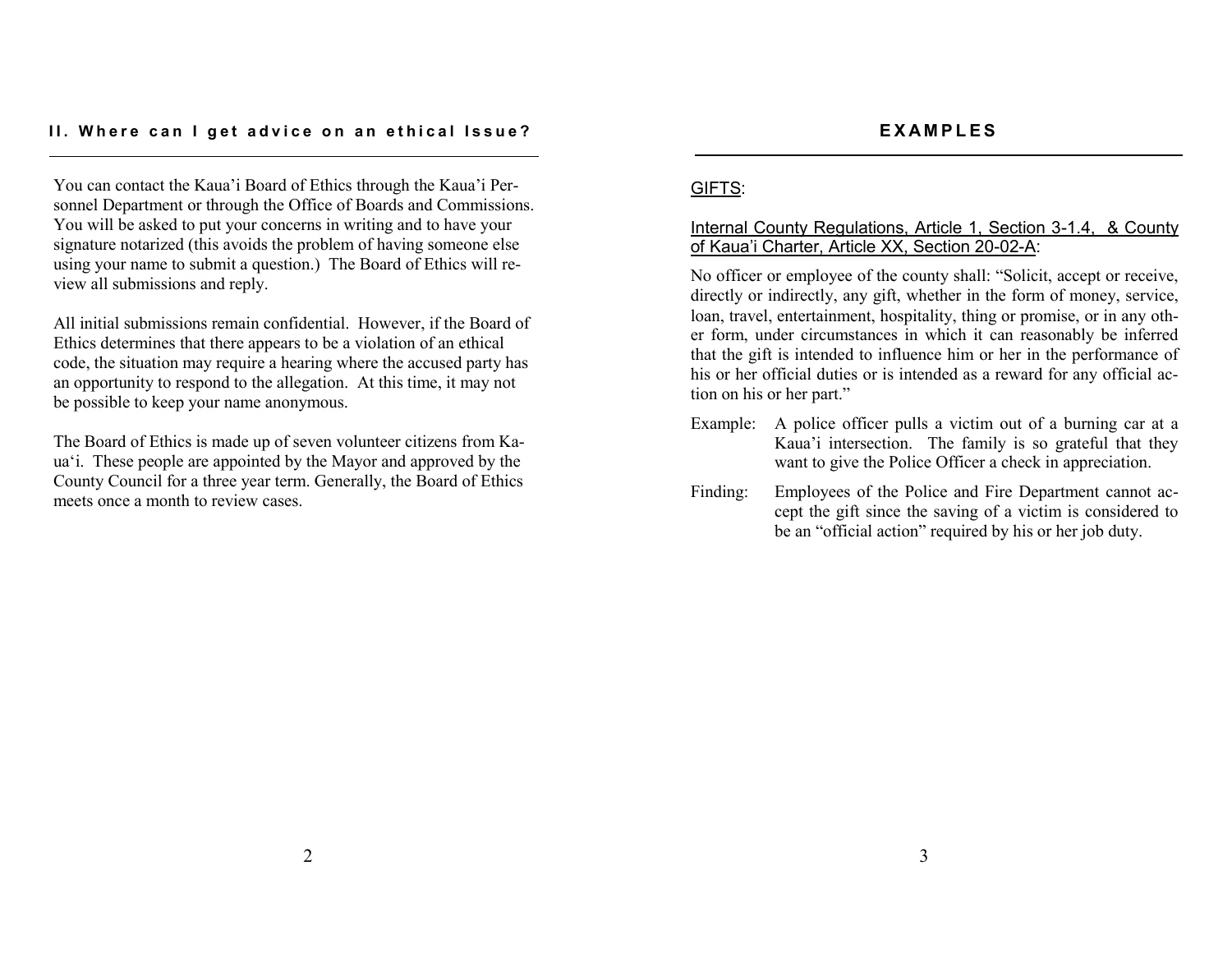### CONFIDENTIAL INFORMATION:

### Internal County Regulations, Article 1, Section: 3-1.5 & County of Kaua'i Charter, Article XX, Section 20.02-B:

No officer or employee of the County shall "disclose information which, by law or practice, is not available to the public and which he acquires in the course of his official duties or use such information for his personal gain or for the benefit of anyone."

Example: Andrew works in the county's Personnel Office. His office keeps a list of all the county's employees, including their home addresses and phone numbers.

> Andrew is supporting a friend who is running for public office. He wants to help his friend get elected. He knows he cannot campaign at his office. So, he makes a copy of this list of addresses and phone numbers of all of the county's employees and mails the list to his friend's campaign manager. His friend's campaign manager mails out brochures soliciting votes. Andrew follows up the mailings with a personal phone call to persuade people to vote for his friend. If anyone says anything, Andrew feels he could tell people that he got all the addresses and phone numbers from the telephone book.

Finding: Andrew is in violation of the Code of Ethics. He may not disclose or use confidential information, acquired in the course of his duties as a county employee, for personal gain or for the benefit of others.

### CONFLICT OF INTEREST:

### Internal County Regulations, Article 1, Section 3-1.7 & County of Kaua'i Charter, Article XX, Section 20.02-C

No officer or employee of the County shall "acquire financial interest in business enterprises which he may be directly involved in official action to be taken by him."

- Example: A county employee's job is an Electrical Inspector, inspecting electrical construction work.
- Finding: While in county employment, this county employee should not acquire an interest in any electrical contractor business that does work on the island of Kaua'i. If they already have an interest in such business, they should disqualify themselves from inspecting any of their work and have someone else in the department do the inspecting.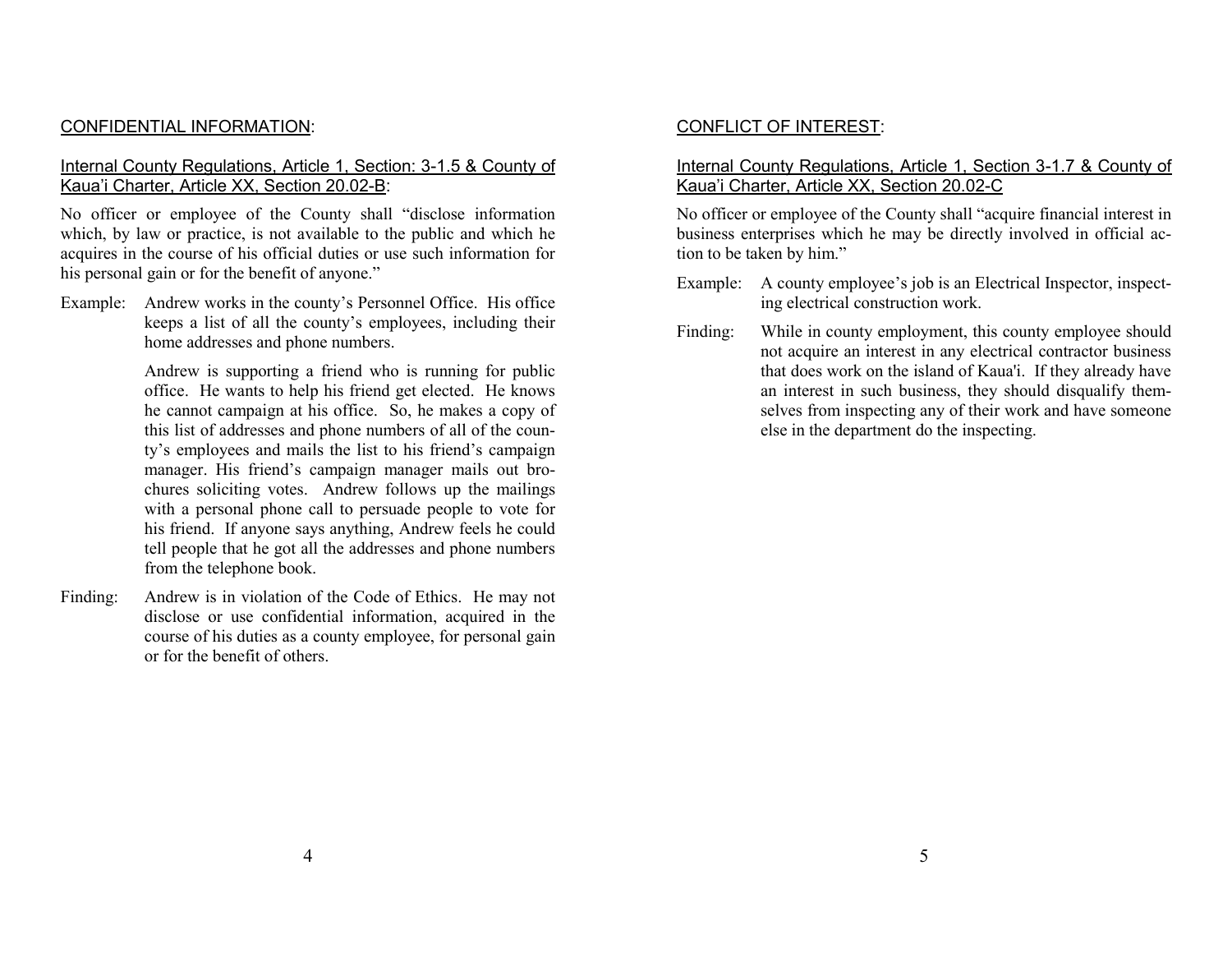# ASSISTANCE BEFORE COUNTY AGENCIES:

### Internal County Regulations, Article 1, Section 3-1.7 & County of Kaua'i Charter, Article XX, Section 20.02-D:

"No officer or employee of the County shall appear on behalf of private interests before any county board, commission or agency."

- Example: A county employee is approached by a large land developer to represent the developer's interest before the Planning **Commission**
- Finding: The employee may not appear before any Board or Commission on behalf of a private party.
- Note: The Board of Ethics, in its interpretive rules, provides the following definitions:
- Rule 1: General Provisions

### 1.1 Purpose

These rules are intended to provide clarity as to the interpretation of Article XX of the Charter.

1.2 Compliance with Section 20.02D. Section 20.02D states: "No officer or employee of the County shall appear in behalf of private interests before any County board, commission or agency." The following definitions shall apply to the interpretation Charter section:

a) Officer – the term "officer" shall include the following: (1) Mayor and members of the council; (2) Any person appointed as administrative head of any agency of the county or as a member of any board or commission; (3)The first deputy appointed by the administrative head of any department; and (4) Deputies of the county attorney. It clarifies that while the definition includes members of County (and not State) boards and commissions, it does not include members of County or State sanctioned Advisory Committees/Boards which are not authorized under the Charter.

b) Employee – the term "employee" shall mean any person, except an officer, employed by the county or any department thereof c) Appear – the term "appear" shall mean the providing of oral or written testimony at a publicly noticed meeting or hearing of a board, commission, council or agency. Written or oral communication with agencies outside of a publicly noticed meeting or hearing shall not constitute an appearance. This interpretation shall not prohibit:

- 1. An individual's right to testify at a meeting or hearing of a county board, commission or agency regarding his or her personal opinions.
- 2. An individual's right to appear in a matter that involves only ministerial action by a department, such as applying for a driver's license, building permit, water meter, or filing a police report.
- 3. An individual's right to represent himself personally or appear before any agency to petition for redress of grievances caused by any official act or action affecting such person's or such person's immediate family's rights, privileges, or property, including real property. For the purposes of this section, "immediate family" means the person's parents, siblings, spouse or children.
- 4. An officer's or employee's business or professional partner's or associate's right to practice or appear before a County agency, provided, however, the officer or employee shall not participate in any discussion, decision-making or vote on the related matter.

d) In behalf of – the term "in behalf of" shall mean representation of a third party (not the individual himself), however, a partnership, corporation, or limited liability company, even if partially or wholly owned by the individual, shall be considered a third party.

e) Private interests – the term "private interests" shall mean all persons and entities other than governmental bodies.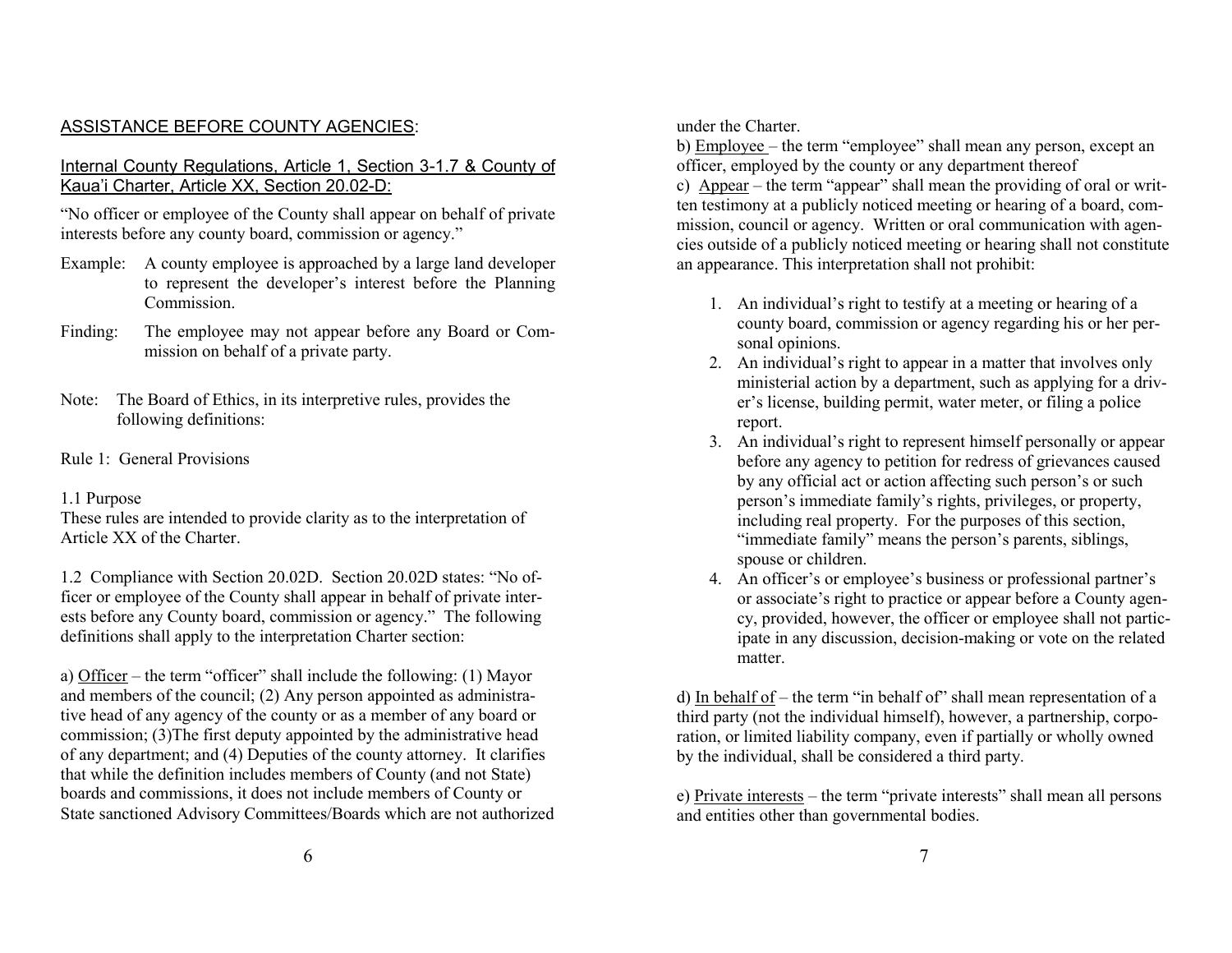# FAIR TREATMENT:

## Internal County Regulations, Article 1, Section 3-1.6 & County of Kaua'i, Article XX, Section 20.02-E:

A. No officer or employee of the County shall use or attempt to use his official position to secure or grant unwarranted privileges, exemptions, advantages, contracts, or treatment for himself or others, including but not limited to the following:

- 1. Seeking other employment or contract for services for himself by the use or attempted use of his office or position.
- 2. Accepting, receiving, or soliciting compensation or other consideration for the performance of his official duties or responsibilities except as provided by law.
- 3. Using County time, equipment or other facilities for private business purposes.
- 4. Soliciting, selling or otherwise engaging in a substantial financial transaction with a subordinate or person or business whom he inspects or supervises in his official capacity.
- Example: A County Council member puts pressure on the Planning Commission to re-zone his or her mother's residential property so she can use the property for a commercial development.
- Finding: No council person or employee may use their official position to gain unwarranted advantages.

# DISCLOSURES:

# Internal County Regulations, Article 1, Section 3-1.9 & County of Kaua'i Charter, Article XX, Section 20.04:

"The mayor, councilpersons, all department heads and deputies, members of boards and commissions and the purchasing administrator, and any employee delegated or authorized to act on behalf of the director of finance and the deputy director of finance in their absence shall, within thirty (30) days of assuming office, file with the Board of Ethics a list of all real property within the County in which he has any right, title or interest; a list of all business firms which contract for County business in which he has any interest; all places of employment, including parttime employment; and all sources and amounts of income, business ownership, officer and director positions, debts, creditor interests in insolvent businesses and the names of persons represented before government agencies." (Amended 2010)

# **IV. Penalties for violations of the Ethics Code**

Internal County Regulations, Article 1, Section 3-1.11 & County of Kaua'i Charter, Article XX, Section 20.04-C:

"In addition to any other penalty provided by law" includes:

- 1. voiding any contracts or County action that the County may have entered during the violation,
- 2. recovering any fee, compensation, gift or profit received during the violation and could include a fine,
- 3. suspension or removal from office or employment.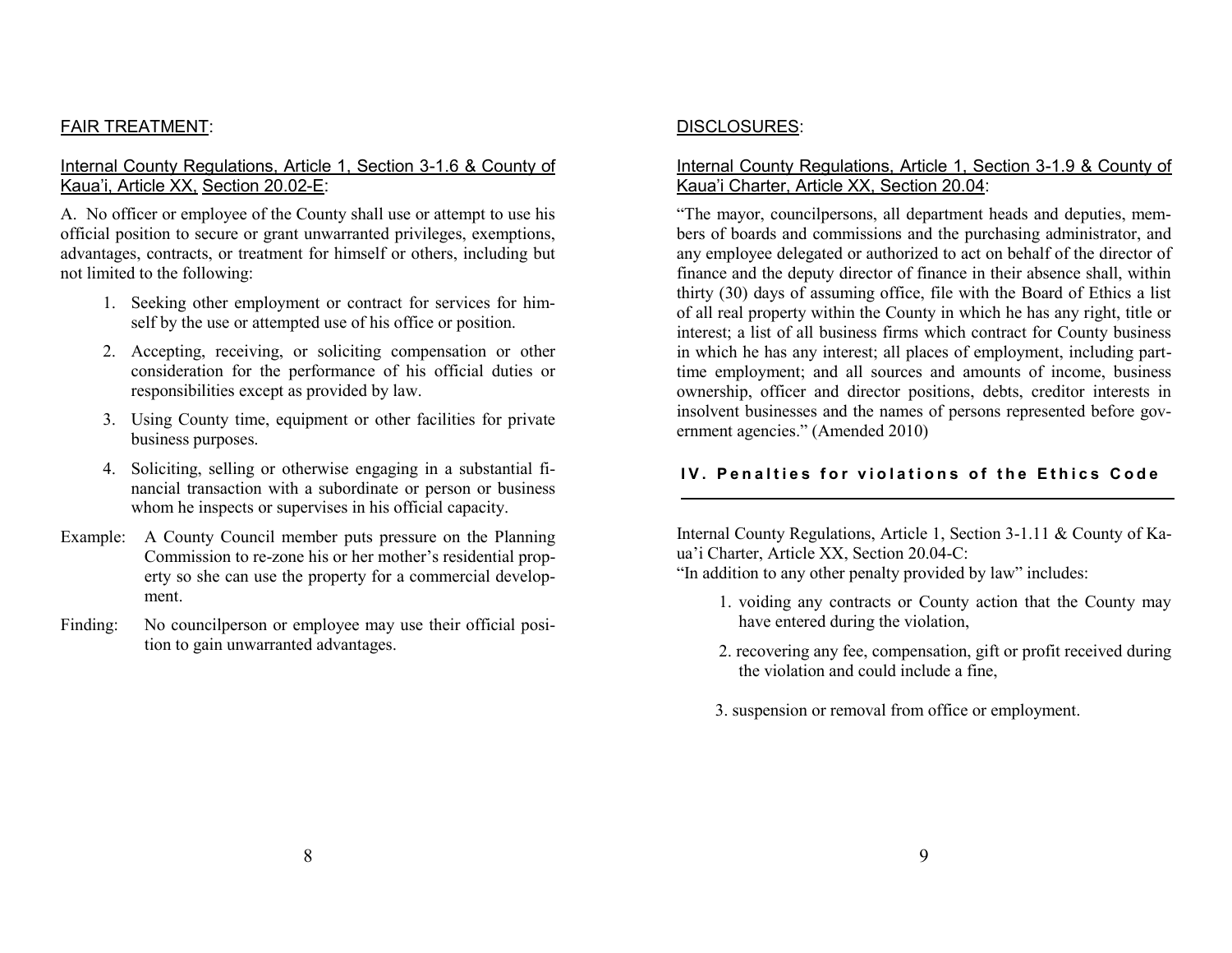#### *KAUAI COUNTY CHARTER ARTICLE XX*

The following is an unofficial copy of Article XX, Kaua'i County Charter. Amendments may have been made to the Kaua'i County Charter after publication of this manual. To obtain an up-dated edition of the County Charter contact the County Clerk's Office at 241-4188.

Section 20.01. Standards of Conduct. In order to establish a high standard of integrity and morality in government service, a code of ethics is hereby established.

Section 20.02. No officer or employee of the county shall:

A. Solicit, accept or receive, directly or indirectly, any gift, whether in the form of money, service, loan, travel, entertainment, hospitality, thing or promise or in any other form, under circumstances in which it can reasonably be inferred that the gift is intended to influence him in the performance of his official duties or is intended as a reward for any official action on his part.

B. Disclose information which, by law or practice, is not available to the public and which he acquires in the course of his official duties or use such information for his personal gain or for the benefit of anyone.

C. Acquire financial interest in business enterprises which he may be directly involved in official action to be taken by him.

D. Appear in behalf of private interests before any county board, commission or agency.

E. Use his official position to secure a special benefit, privilege or exemption for himself or others.

F. Use county property for other than public activity or purpose.

#### Section 20.03. Contracts.

A. The county shall not enter into any contract with an officer or employee or with a firm in which an officer or employee has a substantial interest involving services or property of a value in excess of \$1,000.00 unless the contract is made after competitive bidding. (Amended 2010)

B. The county shall not enter into a contract with any person or firm which is represented or assisted personally in the matter by a person who has been an employee of the agency within the preceding one year and who participated while in county employment with the subject matter of the contract. (Amended 2010)

C. This section shall not apply to personal employment contract.

#### Section 20.04. Disclosure.

A. The mayor, councilpersons, all department heads and deputies, members of boards and commissions and the purchasing administrator, and any employee delegated or authorized to act on behalf of the director of finance and the deputy director of finance in their absence shall, within thirty (30) days of assuming office, file with the board a list of all real property within the county in which he has any right, title or interest, a list of all business firms which contract for county business in which he has any interest, and all their places of employment, including part-time employment, all sources and amounts of income, business ownership, officer and director positions, debts, creditor interests in insolvent businesses and the names of persons represented before government agencies. Amendments to the list, including additions, deletions or changes in title, interest in property or of employment, shall be made within thirty (30) days of the occurrence of the amendment. The list shall be a matter of public record. (Amended 2010)

B. Any elected official, appointed officer, employee, or any member of a board or commission who possesses or acquires such interest as might reasonably tend to create a conflict with his duties or authority, or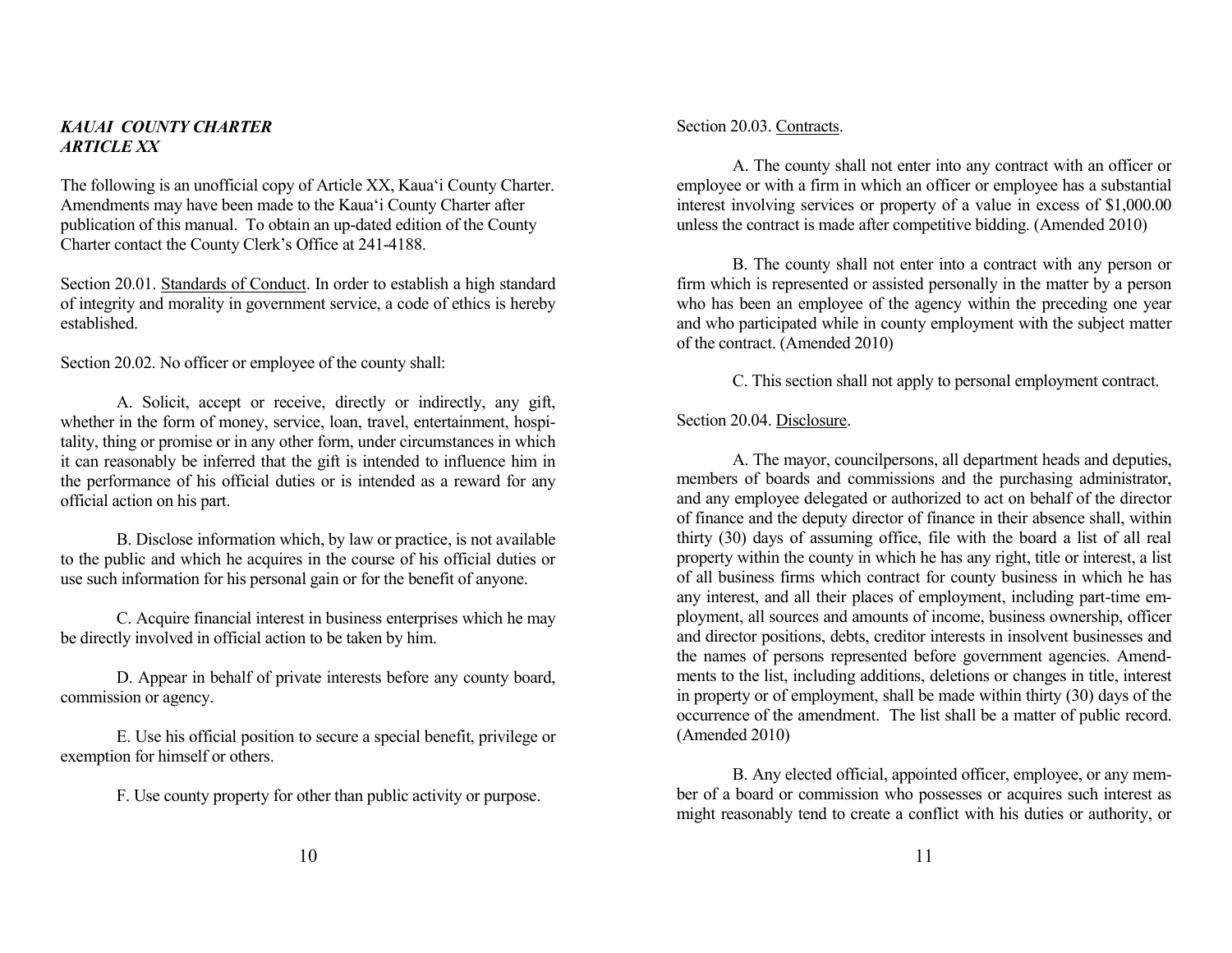who is an owner, officer, executive director or director of an organization, or whose member of his immediate family, which includes parents, siblings, spouse or children, is an owner, officer, executive director or director of an organization in any matter pending before him shall make full disclosure of the conflict of interest and shall not participate in said matter. (Amended 1976, 1980, 2006, 2008)

#### C. Penalties.

(1) Any violation of any of the provisions of this section shall, at the option of the director of finance, render forfeit and void the contract, work, business, sale or transaction affected.

(2) Any violation of any of the provisions of this section shall constitute cause for fine, suspension or removal from office or employment.

D. The council shall, by ordinance, adopt and may, from time to time, revise and amend such complementary provisions as may be necessary to supplement the code of ethics.

E. The mayor, the council and the board of ethics shall be responsible for the enforcement of provisions of this article.

Section 20.05. Board of Ethics. There shall be a board of ethics.

A. The board shall consist of seven members. (Amended 2006)

B. The board shall annually select a chairman and a secretary from among its members and shall adopt rules necessary for the conduct of its meetings.

C. The board shall meet at the call of the chairman or of a majority of its members. A majority of the membership shall constitute a quorum for the conduct of business, and the affirmative vote of at least a majority shall be necessary to take any action.

D. It shall be the function of the board:

(1) To initiate, receive, hear and investigate complaints of violations of the code of ethics and to transmit its findings to the council as to complaints involving county officers and to the civil service commission as to employees. It may also, on its own, file impeachment proceedings in the circuit court.

(2) To render advisory opinions or interpretations with respect to application filing and request. All requests for advisory opinions shall be answered within forty five (45) days of its filing and failure to submit an advisory opinion within said forty five (45) days shall be deemed a finding of no breach of the code. (Amended 2010)

(3) To prescribe a form for the disclosure provided in this section and to implement the requirements of the disclosure provisions.

(4) To examine all disclosure statements filed and to comment on or advise corrective action to any matters that may indicate a conflict of interest. (Amended 1976)

(5) To propose revisions of the code to assure its effectiveness.

E. In the course of its investigations, the board shall have the power to administer oaths and subpoena witnesses and to compel the production of books and papers pertinent thereto.

F. All hearings on complaints shall be closed to the public. Only findings of violations shall be referred to the council or the civil service commission. Upon referral to the council or civil service commission, the violations shall be treated as any other similar item of council or civil service commission business.

G. If any officer or employee, or former officer or employee, shall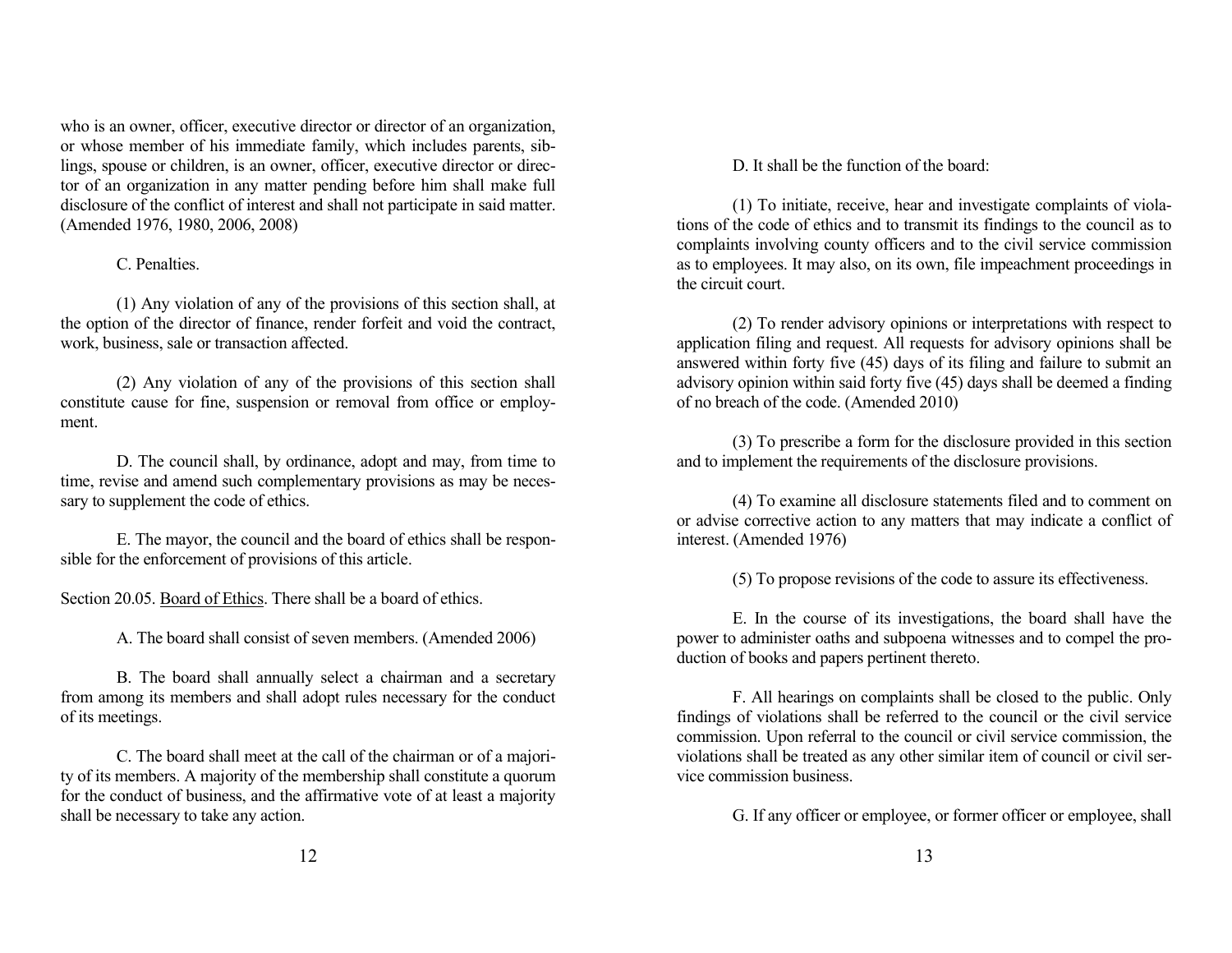obtain an advisory opinion from the board and shall govern himself accordingly, or shall act in accordance with the opinions of the board, he shall not be held guilty of violating any of the provisions of the code.

H. Cooperations. The council and mayor shall cooperate and provide financing and personnel help required by the commission in the performance of its duties.

### *KAUAI COUNTY CODE CHAPTER 3, ARTICLE 1 CODE OF ETHICS*

The following is an unofficial copy of Chapter 3, Article 1, Kaua'i County Code. Amendments may have been made to the Code of Ordinances after publication of this manual. To obtain an up-dated edition of the County Code contact the County Clerk's Office at 241-4188.

| Article 1    | Code Of Ethics                         |
|--------------|----------------------------------------|
| Sec. 3-1.1   | Construction                           |
| Sec. 3-1.2   | Applicability                          |
| Sec. $3-1.3$ | Definitions                            |
| Sec. 3-1.4   | Gifts                                  |
| Sec. 3-1.5   | Confidential Information               |
| Sec. $3-1.6$ | <b>Fair Treatment</b>                  |
| Sec. 3-1.7   | Conflicts Of Interest                  |
| Sec. $3-1.8$ | Contracts                              |
| Sec. $3-1.9$ | Requirements Of Disclosure             |
| Sec. 3-1.10  | <b>Restrictions On Post Employment</b> |
| Sec. 3-1.11  | Violation; Penalties                   |

Section 3-1.1. Construction.

This Article shall be liberally construed to promote high standards of ethical conduct in County government. (Section 3-1.1, R.C.O. 1976)

# Section 3-1.2. Applicability.

This Article shall apply to every nominated, appointed, or elected officer or employee of the County of Kaua'i including members of boards, commissions, and committees. (Section 3-1.2, R.C.O. 1976)

# Section 3-1.3 Definitions.

When used in this Article the following words or phrases shall have the meaning given in this Section unless it shall be apparent from the context that a different meaning is intended:

"Business" includes a corporation, a partnership, a sole proprie-

14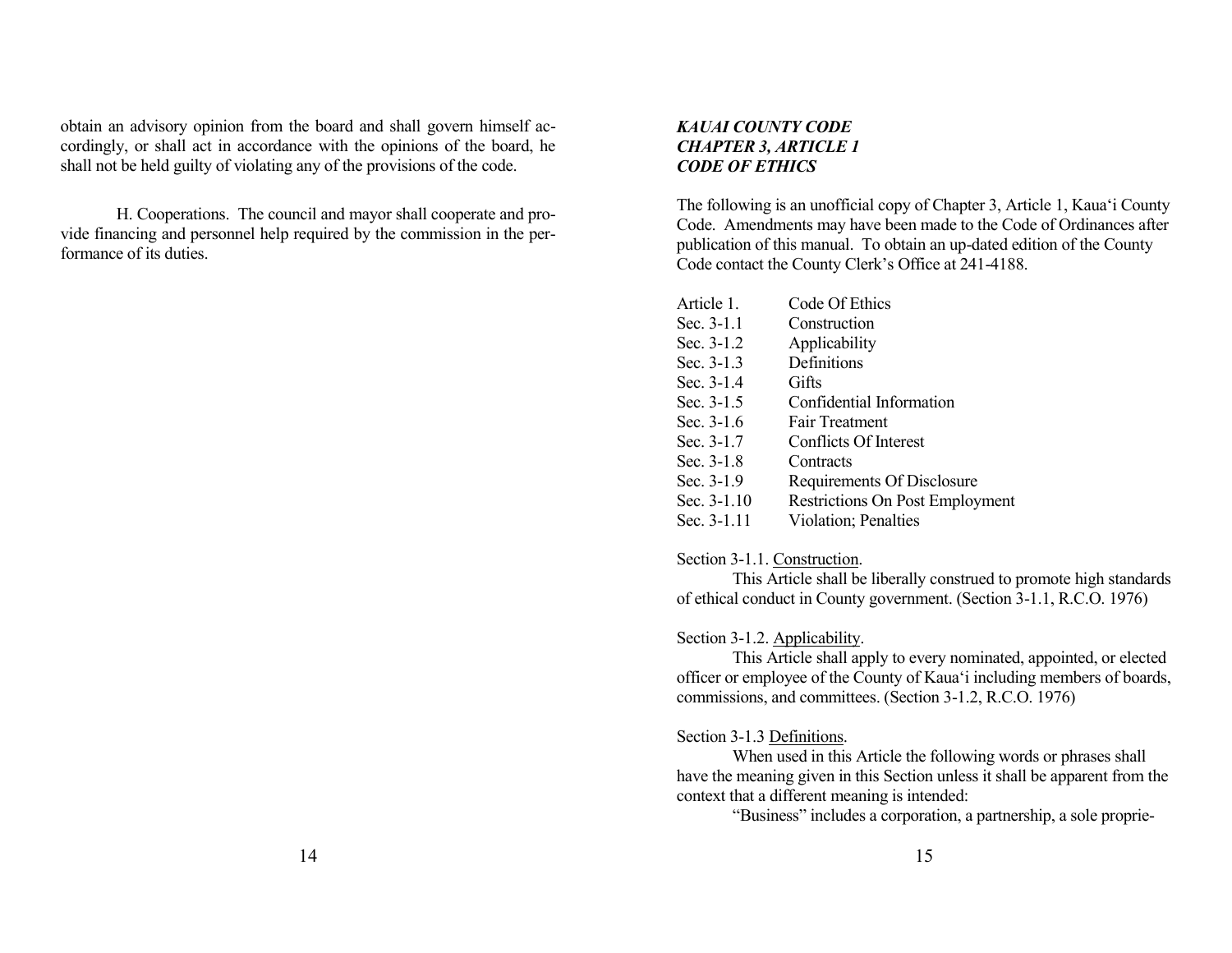torship, a trust or foundation, or any other individual or organization carrying on a business, whether or not operated for profit.

"Compensation" means any money, thing of value, or economic benefit conferred on or received by any person in return for services rendered or to be rendered by himself or another.

"Controlling Interest" means an interest which is sufficient in fact to control, whether the interest be greater or less than fifty per cent (50%).

"County Agency" includes the County, the Council and its committees, all executive departments, boards, commissions, committees, bureaus, offices and all independent commissions and other establishments of County government.

"Employee" means any nominated, appointed or elected officer or employee of the County including members of boards, commissions and committees and employees under contract to the County, but excluding Councilmembers.

"Employment" means any rendering of services for compensation.

"Financial Interest" means an interest held by an individual, his or her spouse or his or her minor children. A divorce or separation between spouses shall not terminate any relationship which is:

(1) An ownership in a business.

(2) A creditor interest in an insolvent business.

(3) An employment, or prospective employment for which negotiations have begun.

(4) An ownership interest in real or personal property.

(5) A loan or other debtor interest.

(6) A directorship or officership in a business.

"Official act" or "official action" means a decision, recommendation, approval, disapproval, or other action, including inaction, which involves the use of discretionary authority.

"Official authority" includes administrative or legislative powers of decision, recommendation, approval, disapproval or other discretionary action. (Section 3-1.3, R.C.O. 1976)

Section 3-1.4 Gifts.

(a) No Councilmember or employee of the County shall solicit, accept, or receive directly or indirectly any gift, whether in the form of money, service, loan, travel, entertainment, hospitality, thing or promise, or in any other form, under circumstances in which it can reasonably be inferred that the gift is intended to influence him or her in the performance of his or her official duties or is intended as a reward for any official action on his or her part. (Section 20.02, Art. XX, Charter; Section 25, C.O. 1971; Section 3-1.4, R.C.O. 1976)

(b) The prohibition against gifts in Section 3-1.4 (a) shall not apply to:

(1) An occasional non-pecuniary gift, insignificant in value, or

(2) An award publicly presented in recognition of public service, or

(3) Any gift which would have been offered or given to him if he were not an official or employee. (Section 3-1.4, R.C.O. 1976)

### Section 3-1.5 Confidential Information.

No Councilmember or employee of the County shall disclose information which by law or practice is not available to the public and which he or she acquires in the course of his or her official duties, or use the information for his or her personal gain or for the benefit of anyone. (Section 20.02, Art. XX, Charter; Section 3-1.5, R.C.O. 1976)

# Section 3-1.6 Fair Treatment.

(a) No Councilmember or employee of the County shall use or attempt to use his or her official position to secure or grant unwarranted privileges, exemptions, advantages, contracts, or treatment for him or herself or others, including but not limited to the following:

(1) Seeking other employment or contract for services for him or herself by the use or attempted use of his or her office or position.

(2) Accepting, receiving, or soliciting compensation or other consideration for the performance of his or her official duties or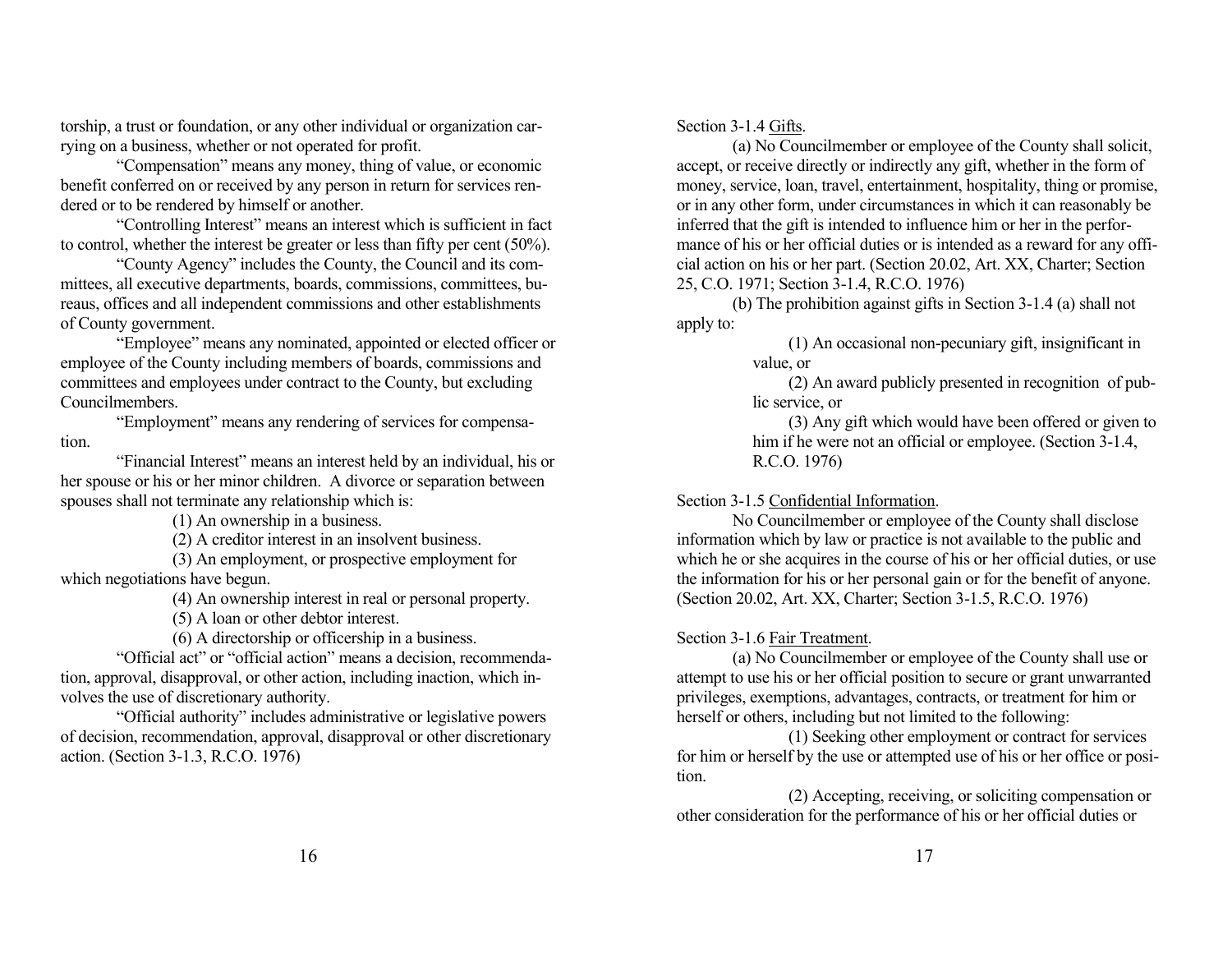responsibilities except as provided by law.

(3) Using County time, equipment or other facilities for private business purposes.

(4) Soliciting, selling, or otherwise engaging in a substantial financial transaction with a subordinate or person or business whom he or she inspects or supervises in his or her official capacity.

(b) Nothing in this Article shall be construed to prohibit a Councilmember from introducing bills and resolutions, serving on committees or from making statements or taking action in the exercise of his or her legislative functions. Every Councilmember shall file a full and complete public disclosure of the nature and extent of the interest or transaction which he or she believes may be affected by legislative action in compliance with the disclosure requirements of Section 3-1.9 (Section 20.01, Art. XX, Charter; Section 25, C.O. 1971: Section 3-1.6, R.C.O. 1976)

Section 3-1.7 Conflicts of Interest.

(a) No employee shall take any official action directly affecting: (1) A business or other undertaking in which he or she has a substantial financial interest; or

(2) A private undertaking in which he or she is engaged as legal counsel, advisor, consultant, representative, or other agency capacity.

(A) Except that a department head who is unable to disqualify him or herself on any matter described in Paragraphs (1) and (2) of this Subsection, will not be in violation of this Subsection if he or she has complied with the disclosure requirements of Section 3-1.9; and

(B) Except that a member of a board, commission or committee, whose participation is necessary in order to constitute a quorum to conduct official business on any matter described in items (1) and (2) above, will not be in violation of this Subsection if he or she has complied with the disclosure requirements of Section 3-1.9.

(b) No Councilmember or employee shall acquire financial interests in any business or other undertaking which he or she has reason to believe may be directly involved in official action to be taken by him or

her.

(c) No Councilmember or employee shall assist any person or business or act in a representative capacity before any County agency for a contingent compensation in any transaction involving the County.

(d) No Councilmember or employee shall assist any person or business or act in a representative capacity for a fee or other compensation to secure passage of a bill or to obtain a contract, claim, or other transaction or proposal in which he or she has participated or will participate as a Councilmember or employee, nor shall he or she assist any person or business or act in a representative capacity for a fee or other compensation on a bill, contract, claim or other transaction or proposal before the Council or agency of which he or she is an employee or Councilmember.

(e) No employee shall assist any person or business or act in a representative capacity before a County agency for a fee or other consideration on any bill, contract, claim, or other transaction or proposal involving official action by the agency if he or she has official authority over that County agency unless he or she has complied with the disclosure requirements of Section 3-1.9. (Section 20.01, Art. XX, Charter; Section 25, C.O. 1971; Section 3-1.7, R.C.O. 1976)

Section 3-1.8 Contracts.

(a) A County agency shall not enter into any contract with an officer or an employee or with a business in which an officer or an employee has a substantial interest, involving services or property of a value in excess of one thousand dollars (\$1,000.00) unless the contract is made after competitive bidding. (Amended 2013)

(b) A County agency shall not enter into a contract with a person or business which is represented or assisted personally in the matter by a person who has been an employee of the agency within the preceding one year and who participated while in County office or employment in the matter with which the contract is directly concerned. (Amended 2013)

(c) This section shall not apply to a personal contract of employment with the County. (Section 20.03, Art. XX, Charter; Section 3-1.8, R.C.O. 1976)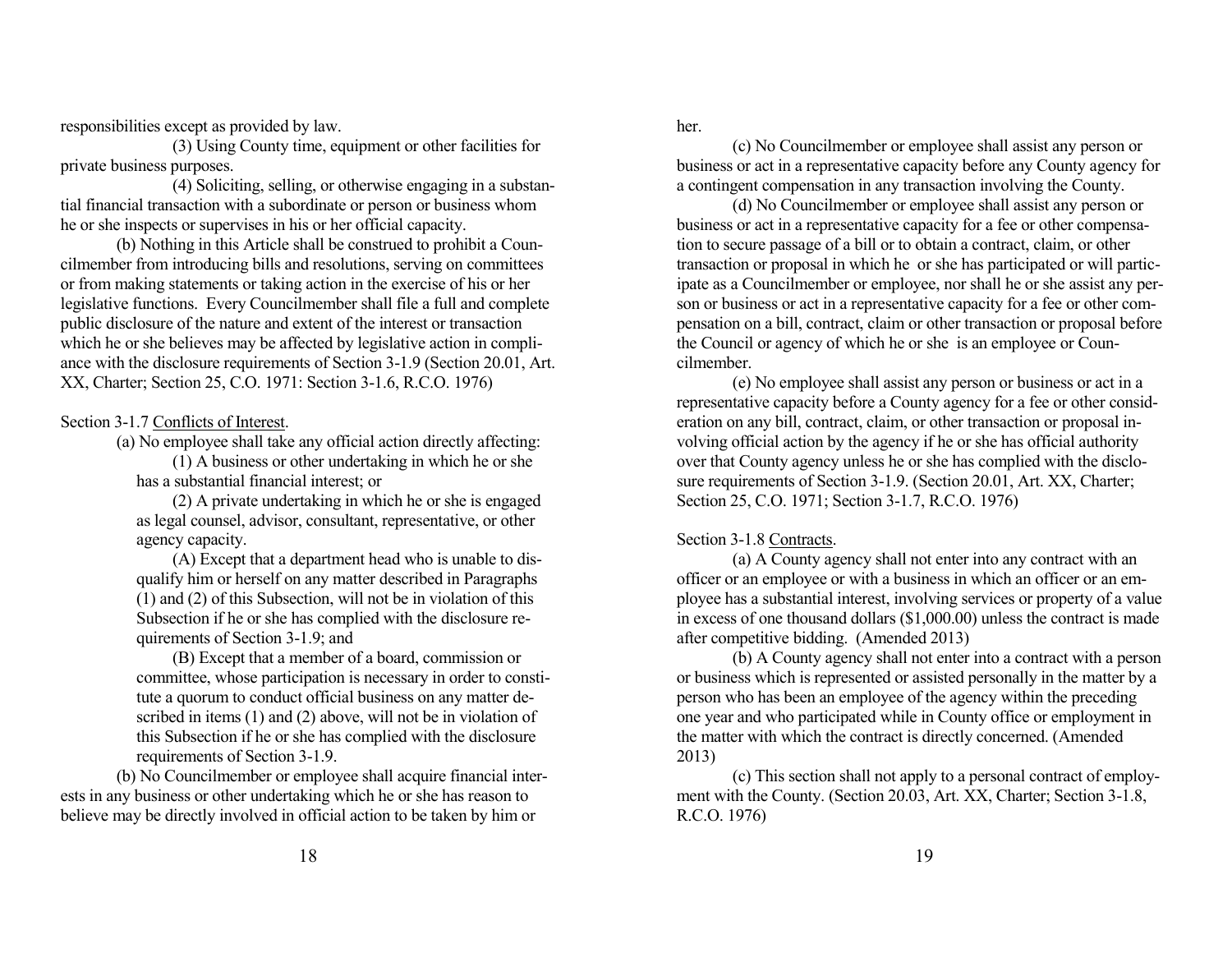Section 3-1.9 Requirements and Disclosure.

(a) The Mayor, Councilpersons, all Department Heads and Deputies, members of Boards and Commissions and the purchasing administrator, and any employee delegated or authorized to act on behalf of the director of finance and the deputy director of finance in their absence shall, within thirty (30) days of assuming office, file with the Board of Ethics a list of all real property within the County in which he has any right, title or interest; a list of all business firms which contract for County business in which he has interest; all places of employment, including part-time employment; and all sources and amounts of income, business ownership, officer and director positions, debts, creditor interests in insolvent businesses and the names of persons represented before government agencies. Amendments to the list, including additions, deletions or changes in title, interest in property or of employment, shall be made within thirty (30) days of the occurrence of the amendment. The list shall be a matter of public record. (Amended 2013)

(b) All candidates for elective office shall, within seven (7) days of filing nomination papers, file with the Board of Ethics a list of all real property within the County in which he has any right, title or interest; a list of all business firms which contract for County business in which he has any interest; all places of employment, including part-time employment; and all sources and amounts of income, business ownership, officer and director positions, debts, creditor interests in insolvent businesses and the names of persons represented before government agencies. Amendments to the list, including additions, deletions or changes in title, interest in property or of employment shall be made within seven (7) days of the occurrence of the amendment. The list shall be a matter of public record.

(c) The Board of Ethics shall prescribe the form or forms to be executed and shall fix the date when the initial disclosure must be filed.

(d) Any Councilmember who has a financial interest in any proposed legislation before the Council shall disclose on the record of the Council the nature and extent of the interest.

(e) Any employee who has a financial interest in any proposed legislative action of the Council and who participates in discussion with or gives an official opinion or recommendation to the council shall disclose

on the record of the Council the nature and extent of the interests.

(f) In addition to the non-compulsory meetings that can be called by the chairman or by a majority of the Board of Ethics there shall be one (1) compulsory meeting of the Board of Ethics that shall be held annually on a date designated by the Board of Ethics for the purpose of reviewing and verifying all disclosure forms to insure that they have been kept current and that any modifications thereon have been duly recorded.

(g) Any violation of any of the provisions of this Section shall, at the option of the Director of Finance, render forfeit and void the contract, work, business, sale or transaction affected. Any violation of any of the provisions of this section shall constitute cause for fine, suspension or removal from office or employment. (Ordinance No. 142, May 7, 1969; Section 25 C.O. 1971; Section 3-1.9, R.C.O. 1976; Ordinance No. 387, June 26, 1980)

#### Section 3-1.10 Restrictions On Post Employment.

(a) No former officer or employee shall, within one year after termination of his employment, assist any person or business or act in a representative capacity for a fee or other consideration, on matters in which he participated as an officer or employee. (Amended 2013)

(b) No former officer or employee shall, within one year after termination of his employment, assist any person or business or act in a representative capacity for a fee or other consideration, on matters involving official action by the particular County Agency or subdivision thereof with which he had actually served. (Amended 2013)

(c) This Section shall not prohibit any Agency from contracting with a former officer or employee to act on a matter on behalf of the County within the period of limitations stated herein, and shall not prevent that officer or employee from appearing before any agency in relation to that employment. (Section 3-1.10, R.C.O. 1976, Amended 2013)

# Section 3-1.11 Violation; Penalties.

(a) In addition to any other penalty provided by law, any contract entered into by the County in violation of this Article is voidable on behalf of the County at the option of the Director of Finance, provided that in any action to avoid a contract pursuant to this Section the interests of third par